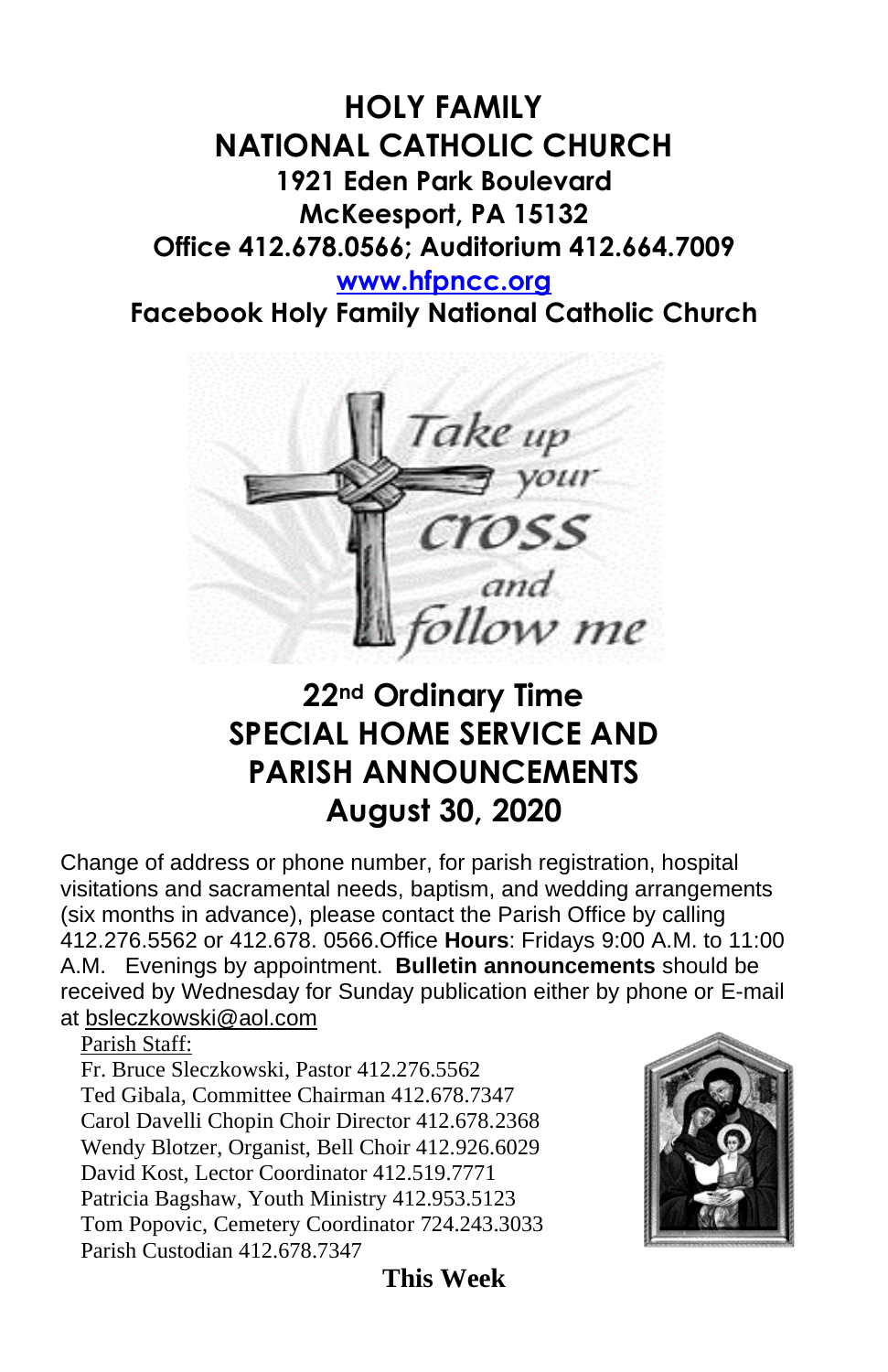### **August 30, 2020 22nd Sunday Ordinary Time Youth Sunday**

Holy Mass 9:00 A.M.

**+Anthony Palko** (Ann.) Int. Mrs. Frances Palko; **+Stephen Popovic** (37th Ann.) Int. Mrs. Helen Popovic and Family *A special envelope for the National Youth Fund to help in the National Youth Programing can be found in the Fair Share Packets*

### **September 6, 2020 23rd Sunday Ordinary Time**

Holy Mass 9:00 A.M.

+Sherley & Turk Potoczny Int. Mrs. Steffania Piekielek.



## *Happy 65th Wedding Anniversary to Dick and Jane Contrella. God bless you both.*

## *Reflection*

 *A quick glance at last week's Gospel reveals the interesting development of the story: last week, we heard Peter proclaiming that Jesus was the Messiah, and being given authority as a result. This week, Peter gets it wrong: he is rebuked by the Lord because he does not understand who the Messiah is. The Messiah is the one who will give everything for his people - even his own life. To be a follower of Jesus demands an understanding and acceptance of this fact, and a willingness to take up the cross as Jesus did. Our introduction to this is the prophet Jeremiah also persecuted for doing and saying what was right. where this twinning of Jeremiah and prophecy of persecution also appears.*

| s            | Е | т | G | Ε | L       | D | Ε | R | S | <b>DESTINED</b><br><b>JERUSALEM</b><br><b>ELDERS</b>                                         |
|--------------|---|---|---|---|---------|---|---|---|---|----------------------------------------------------------------------------------------------|
| E            | F | o |   |   | o       | w | E | R | А | <b>OBSTACLE</b><br><b>SCRIBES</b><br><b>SATAN</b><br><b>RENOUNCE</b><br><b>CROSS</b><br>LIFE |
| В            |   | в | o | w | D       | N |   | w | т | <b>WORLD</b><br><b>GLORY</b><br><b>ANGELS</b>                                                |
| ı            |   | S | R | А | $\circ$ | А | G | N | А |                                                                                              |
| $\mathsf{R}$ | Е | Τ | Υ | U | N       | R | A | ι | S |                                                                                              |
| c            |   | А | N | G | н       | т |   | S | u | ።                                                                                            |
| S            | W | C | Е | т | A       | S | o | D | F |                                                                                              |
| M            | Е |   | A | S | U       | R | E | J | F |                                                                                              |
| в            | s | Ε |   | R | C       | s | D | L | E |                                                                                              |
| E            | D | E | S |   |         | N | E | D | R |                                                                                              |